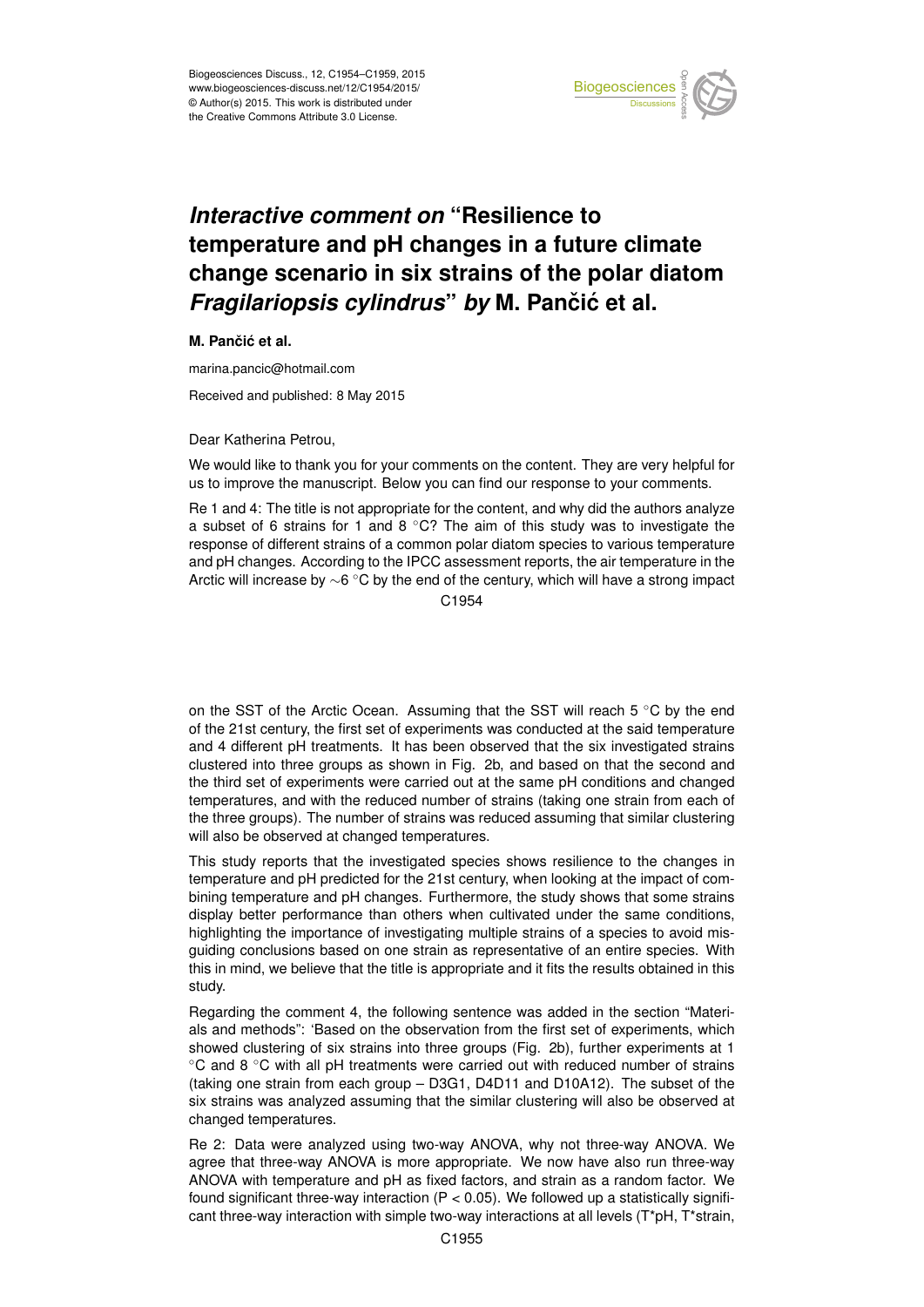pH\*T, all significant interaction) and simple main effects for fixed factors pH and temperature. The type of ANOVA used for the statistical analysis will be changed in the manuscript (section 2.3) accordingly.

Re 9: The data are discussed in both combined effects and individual effects, although a significant interaction was detected, and the data only need to be discussed in terms of the combined effect. We agree that after a significant interaction is found one does usually not report individual effects. However, in our study we found it important to also discuss the simple main effects of the fixed factors, because the effect of pH changes alone was found to be very different compared to the effect of temperature changes, and again very different compared to the combined effect of both the factors, which is also discussed in the section 4. With this in mind, we believe that reporting the effects of single factors and then combined factors on the species were necessary in order to show the importance of taking more stressors into account when trying to predict the plausible response to future changes.

Re 3: The same data is doubly represented in Fig. 1 and Fig. 2. Fig. 1 (the latter choice of the two within-subject factors in Re 2) compares the growth rates within specific strain cultivated at 12 different simulated climate change scenarios and also visually compares the performance among three strains, whereas Fig. 2 (the former choice of the two within-subject factors in Re 2) compares the growth rates among all investigated strains at different temperatures. We believe that plotting this complex data set the way we did, can help considerably with understating the investigated relations, and we simply see no other way of presenting it without losing the readers if we do it any other way.

Re 5: Lines connecting the growth rates across the pH measurements are misleading and incorrect, as the data are categorical. The reason why we used lines was to highlight the trend that we observed. However, we do agree that using solid lines is wrong since the data are categorical, and they will be replaced with dotted lines as we want to keep the message. We will add a short explanation in the captions, explaining

C1956

that the data are categorical and the dotted lines serve to show the trend.

Re 6: Supplementary figures are clearer; the same data are plotted 4 times. We decided to put the bar plots with statistics together with the tables in the supplementary file since the former include the statistical information as you mentioned, and the latter the summary of the growth rates we measured and were used for the Q10 values we calculated (data not presented in the manuscript at any point). However, we believe that the plots we used in the manuscript more clearly illustrate the message we want to give (the trend), and the bar plots give more detailed information of what is significant, however the trend cannot be seen, which is why we put them in the supplement.

Re 7: Figure 3 is not data and is therefore non-essential. We agree that Figure 3 is not data, but we believe that it graphically explains the methodology we used in our experiments. It shows the minimal fluctuations around the designated pH and temperature values we examined in this study, and so it reflects the quality of the experimental operation.

Re 8: Make this study a note paper. The data we present in this paper are substantial (in terms of interaction we found – environmental factors and multiple strains) and report the plausible effects of global change on phytoplankton in polar areas. Experimental data on combined effects of environmental factors on a phytoplankton growth performance in the context of global change remain limited and poorly understood, and most studies use only a single strain as representative of an entire species despite documented physiological variability among the strains of the species. This study finds that the effects of single parameters (temperature and pH) on growth performance of the model species counterbalance each other, and due to the high variation among strains that we found, the global change may not affect the species as such, but rather the population structure of the species. The paper thus presents results that are new to science, adds important input to the debate on global change and the basal part of the marine ecosystem. The study also represents a substantial amount of data, and thus we believe that they would be better presented in a discussion paper than in a